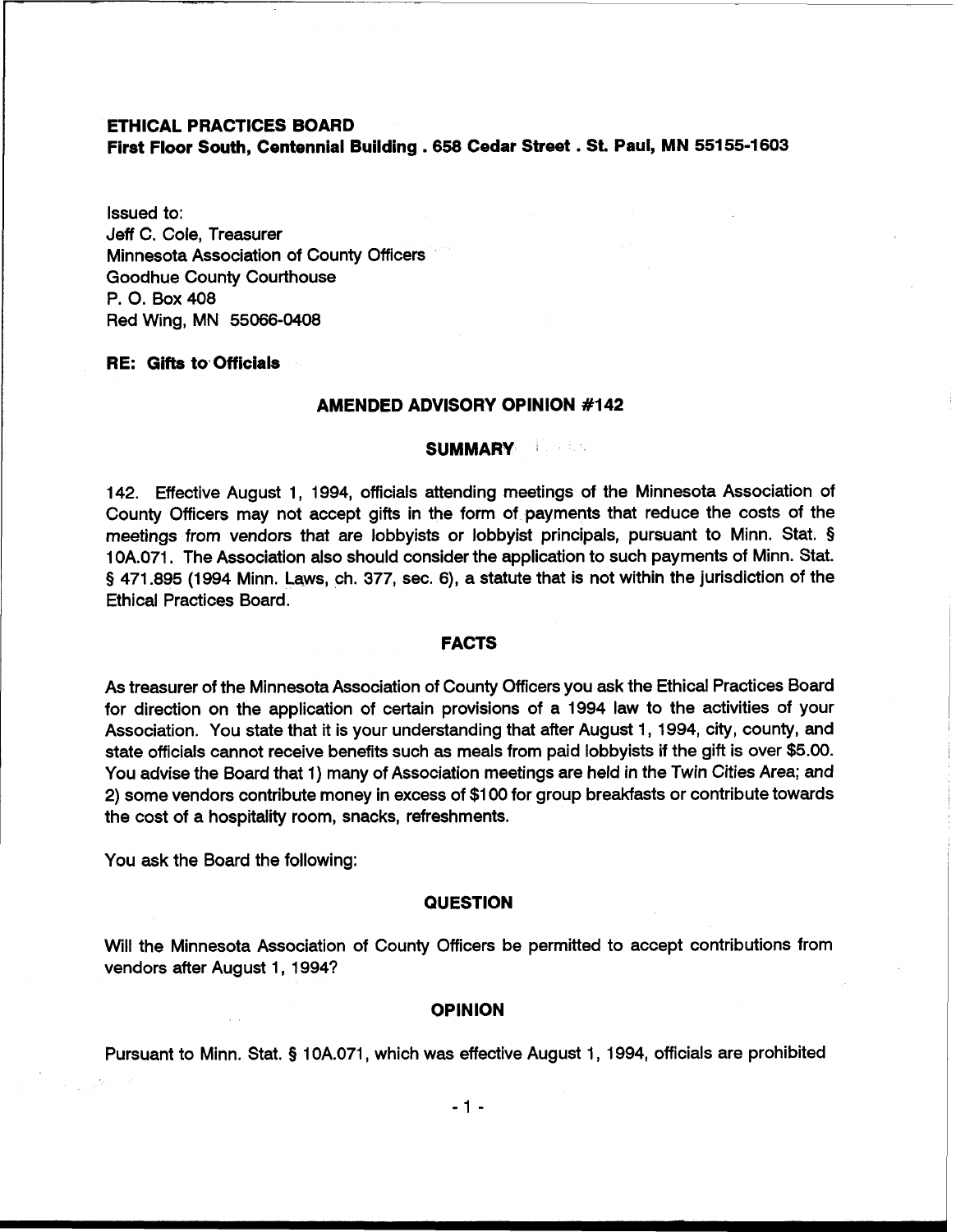from accepting gifts from lobbyists or lobbyist principals, subject to certain exceptions defined in the statute. "Official" means a public official, an employee of the legislature, or a local official of a metropolitan governmental unit. Minn. Stat. § 10A.071, subd. 1(c). In turn, "public official" is defined by Minn. Stat. § 10A.01, subd. 18; "local official" is defined by Minn. Stat. § 10A.01, subd. 25; and "metropolitan governmental unit" is defined by Minn. Stat. § 10A.01, subd. 26. Copies of those statutory definitions are attached. As you will note from those definitions, it is likely that some of the members of the Minnesota Association of County Officers ("the Association") are local officials of metropolitan governmental units. Those officials are prohibited by Minn. Stat. § 10A.071, subd. 2, from accepting a gift from a lobbyist or lobbyist principal.

The term "gift" is broadly defined by Minn. Stat. § 10A.071, subd. 1(b), and includes money and all property, whether real or personal, that is given and received without the giver receiving consideration of equal or greater value in return. The only exception to the gift prohibition that relates to food or beverages is found in Minn. Stat. § 10A.071, subd. 3(a)(7), which excepts from the prohibitions of the statute "food or beverage given at a reception, meal, or meeting away from the recipient's place of work by an organization before whom the recipient appears to make a speech or answer questions as part of a program." That exception would not apply to the facts you have described. You also should note that there is no blanket exception in the statute for gifts of less than \$5, as your statement of the facts assumes. The Board is aware that Minn. Stat. § 10A.04, subd. 4(c) requires lobbyists to report gifts equal in value to \$5 or more to public or local officials. However, it is the Board's opinion that the only legal gifts to which that provision applies are gifts that fall within one of the statutory exceptions to the general prohibition.

It is the Board's opinion that Minn. Stat. § 10A.071 prohibits a vendor who is a lobbyist or a lobbyist principal from making payments to reduce the costs of the Association meetings you describe if officials--as defined by the statute--are in attendance, unless the officials reimburse the lobbyist or lobbyist principal vendor for the value of the benefit they receive.

However, the Association also should be aware of the existence of Minn. Stat. § 471.895 (1994 Minn. Laws, ch. 377, sec.6), a statute that is not within the Board's jurisdiction and with regard to which the Board may not issue advisory opinions. That statute, which also became effective on August 1, 1994, prohibits gifts by interested persons to local officials, and it likely has applicability to the Association activities you describe. A copy is attached for your reference.

Issued:  $8 - 12 - 1994$ 

John J. Hololand

John L. Holahan, Jr., Chair **Ethical Practices Board** 

 $-2-$ 

 $\sim 10^{11}$  and  $^{10}$  ext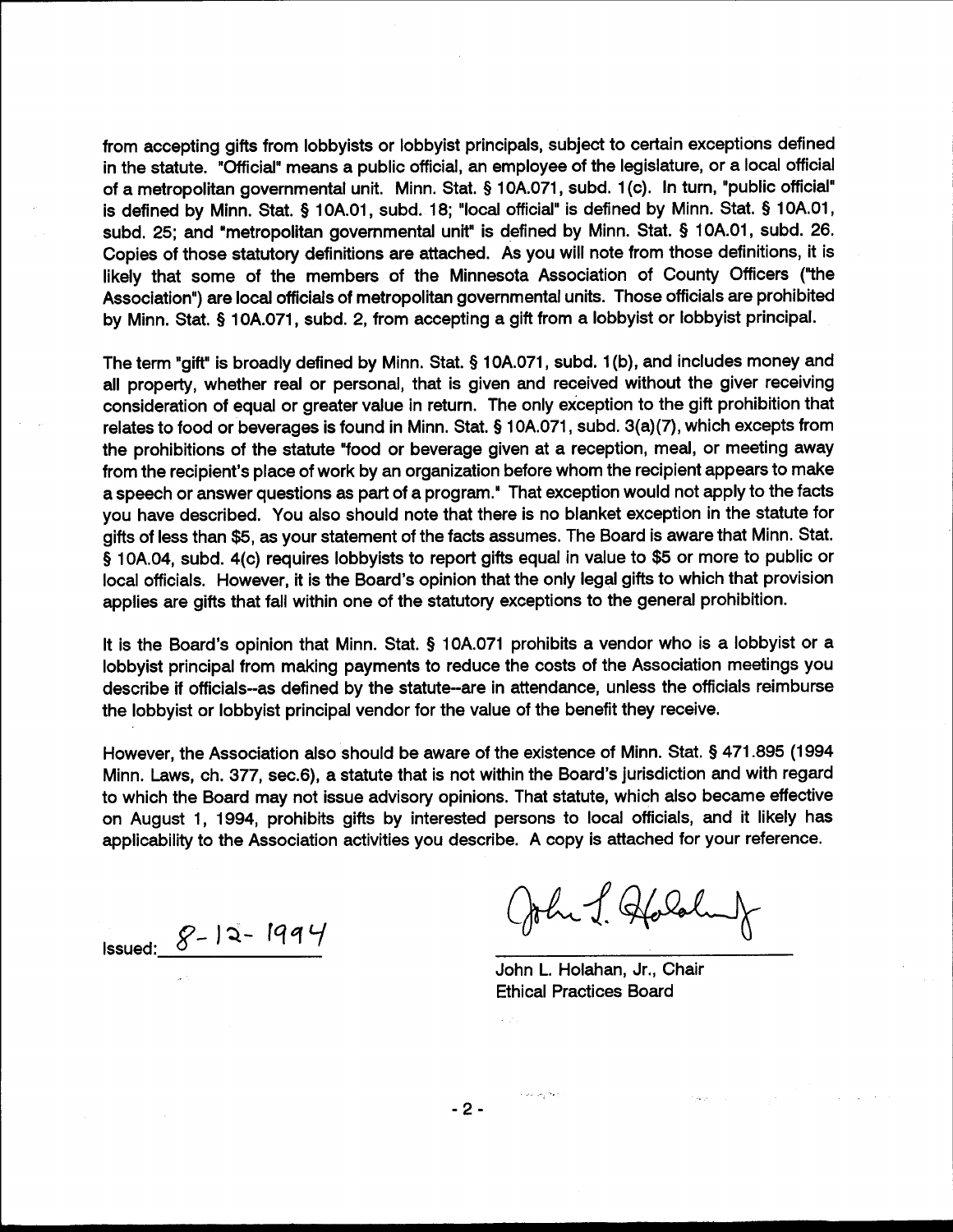# **PERTINENT STATUTES**

Minn. Stat. § 10A.01 DEFINITIONS provides:

 $\cdots$ 

Subd. 2. "Administrative action" means an action by any official, board, commission or agency of the executive branch to adopt, amend, or repeal a rule pursuant to chapter 14. "Administrative action" does not include the application or administration of an adopted rule, except in cases of rate setting, power plant and powerline siting and granting of certificates of need under chapter 116J.

 $\ddotsc$ 

Subd. 11. (a) "Lobbyist" means an individual:

(1) engaged for pay or other consideration, or authorized to spend money by another individual, association, political subdivision, or public higher education system, who spends more than five hours in any month or more than \$250, not including the individual's own travel expenses and membership dues, in any year, for the purpose of attempting to influence legislative action or administrative action, or the official action of a metropolitan governmental unit, by communicating or urging others to communicate with public or local officials.

Subd. 18. "Public official" means any:

(a) member of the legislature;

(b) constitutional officer in the executive branch and the officer's chief administrative deputy;

(c) member, chief administrative officer or deputy chief administrative officer of a state board or commission which has at least one of the following powers: (i) the power to adopt, amend or repeal rules, or (ii) the power to adjudicate contested cases or appeals;

(d) commissioner, deputy commissioner, or assistant commissioner of any state department as designated pursuant to section 15.01;

(e) individual employed in the executive branch who is authorized to adopt, amend or repeal rules or adjudicate contested cases;

(f) executive director of the state board of investment;

(g) executive director of the Indian affairs intertribal board;

(h) commissioner of the iron range resources and rehabilitation board;

(i) commissioner of mediation services;

(i) deputy of any official listed in clauses (e) to (i);

(k) judge of the workers' compensation court of appeals;

(I) administrative law judge or compensation judge in the state office of administrative hearings or referee in the department of jobs and training;

(m) solicitor general or deputy, assistant or special assistant attorney general;

(n) individual employed by the legislature as secretary of the senate, chief clerk of the house, revisor of statutes, or researcher, legislative analyst, or attorney in the office of senate counsel and research or house research;

 $-3-$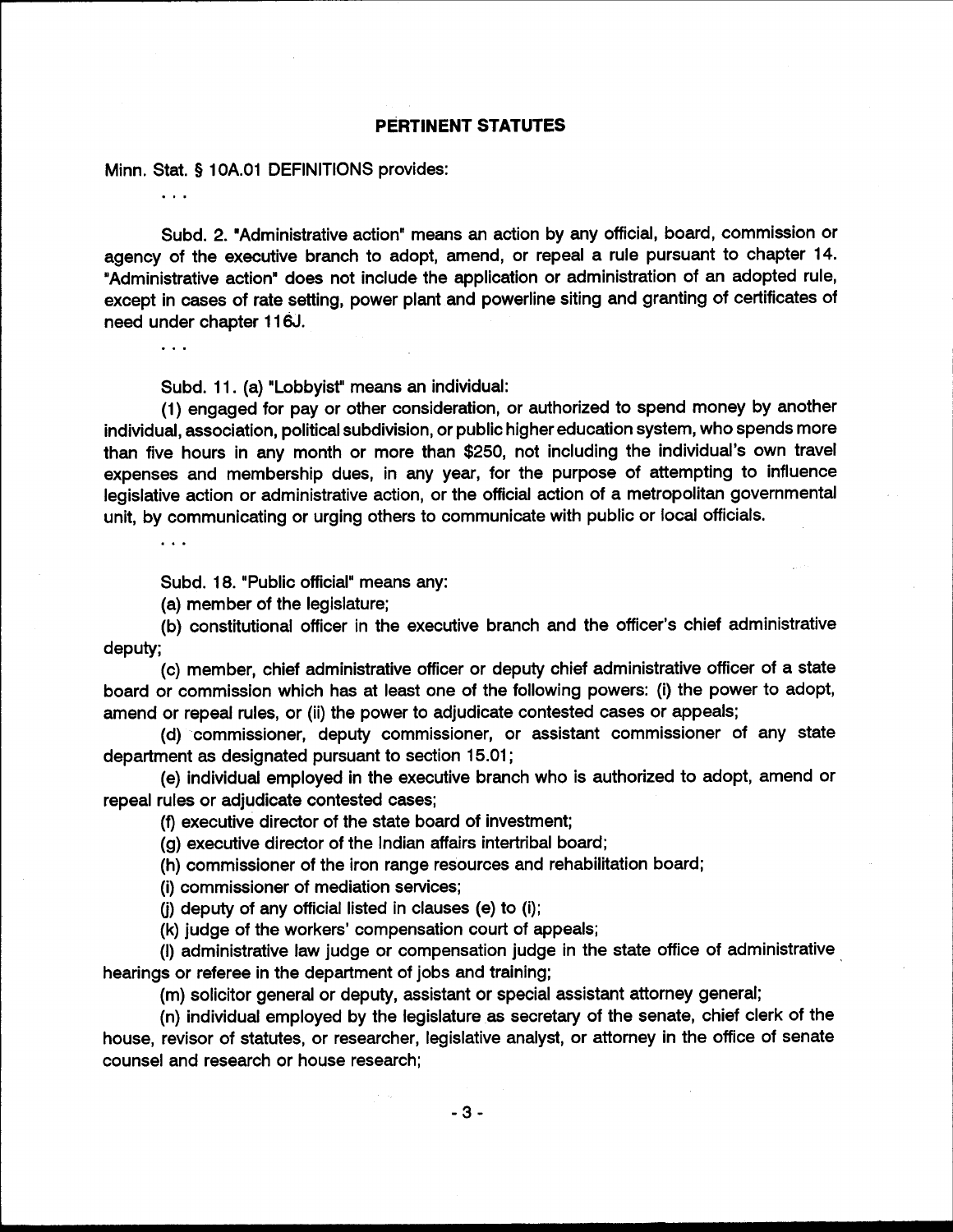(o) member or chief administrative officer of the metropolitan council, regional transit board, metropolitan transit commission, metropolitan waste control commission, metropolitan parks and open spaces commission, metropolitan airports commission or metropolitan sports facilities commission;

(p) the director of the racing commission, the director of the gambling control board, the director of the state lottery, and the deputy director of the state lottery;

(q) director or the division of gambling enforcement in the department of public safety;

(r) member or executive director of the higher education facilities authority; or

 $\ddotsc$ 

(s) member of the board of directors or president of the Minnesota world trade center corporation.

Subd. 25. Local official. "Local official" means a person who holds elective office in a political subdivision or who is appointed to or employed in a public position in a political subdivision in which the person has authority to make, to recommend, or to vote on as a member of the governing body, major decisions regarding the expenditure or investment of public money.

Subd. 26. Metropolitan governmental unit. "Metropolitan governmental unit" means any of the seven counties in the metropolitan area as defined in section 473.121, subdivision 2, a regional railroad authority established by one or more of those counties under section 398A.03, a city with a population of over 50,000 located in the seven-county metropolitan area, the metropolitan council, a metropolitan agency as defined in section 473.121, subdivision 5a, the Minnesota state high school league, and Minnesota Technology, Inc.

Subd. 27. Political subdivision. "Political subdivision" means the metropolitan council, a metropolitan agency as defined in section 473.121, subdivision 5a, a municipality as defined in section 471.345, subdivision 1, the Minnesota state high school league, and Minnesota Technology, Inc.

Subd. 28. Principal. "Principal" means an individual or association that:

(1) spends more than \$500 in the aggregate in any calendar year to engage a lobbyist, compensate a lobbyist, or authorize the expenditure of money by a lobbyist; or

(2) is not included in clause (1) and spends a total of at least \$50,000 in any calendar year on efforts to influence legislative action, administrative action, or the official action of governmental units, as described in section 10A.04, subdivision 6.

Laws of 1994, Ch. 377, Sec. 5, created Minn. Stat. § 10A.071 CERTAIN GIFTS BY LOBBYISTS AND PRINCIPALS PROHIBITED which provides:

Subdivision 1. Definitions. (a) The definitions in this subdivision apply to this section. (b) "Gift" means money, real or personal property, a service, a loan, a forbearance or forgiveness of indebtedness, or a promise of future employment, that is given and received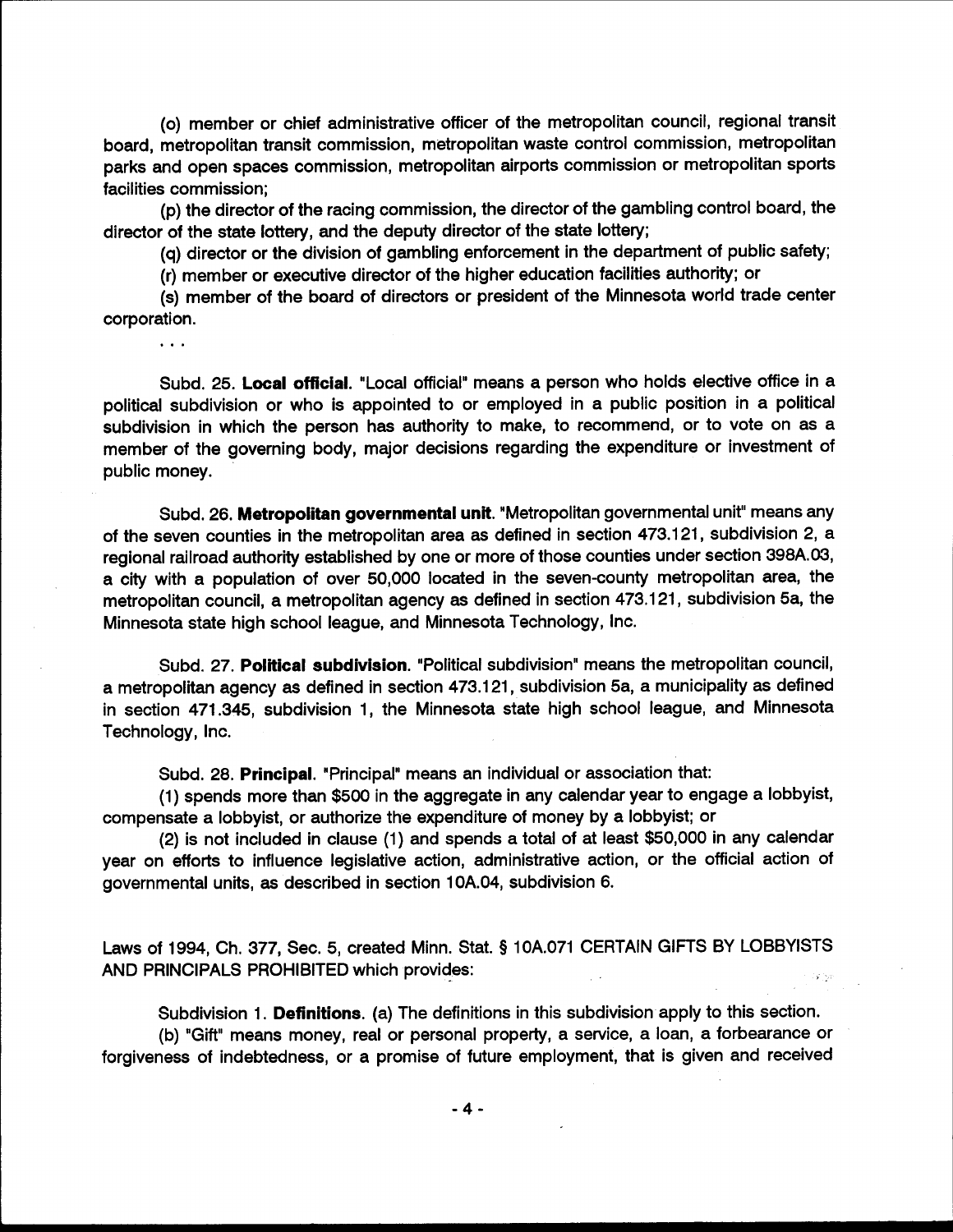without the giver receiving consideration of equal or greater value in return.

(c) "Official" means a public official, an employee of the legislature, or a local official of a metropolitan governmental unit.

Subd. 2. Prohibition. A lobbyist or principal may not give a gift or request another to give a gift to an official. An official may not accept a gift from a lobbyist or principal.

Subd. 3. Exceptions. (a) The prohibitions in this sections do not apply if the gift is:

(1) a contribution as defined in section 10A.01, subdivision 7;

(2) services to assist an official in the performance of official duties, including by not limited to providing advice, consultation, information, and communication in connection with legislation, and services to constituents;

(3) services of insignificant monetary value;

(4) a plaque or similar memento recognizing individual services in a field of specialty or to a charitable cause:

(5) a trinket or memento of insignificant value;

(6) informational material of unexceptional value; or

(7) food or a beverage given at a reception, meal, or meeting away from the recipient's place of work by an organization before whom the recipient appears to make a speech or answer questions as part of a program.

(b) The prohibitions in this section do not apply if the gift is given:

(1) because of the recipient's membership in a group, a majority of whose members are not officials, and an equivalent gift is given to the other members of the group; or

(2) by a lobbyist or principal who is a member of the family of the recipient, unless the gift is given on behalf of someone who is not a member of that family.

Laws of 1994, Ch. 377, Sec. 6, created Minn. Stat. § 471.895 CERTAIN GIFTS BY INTERESTED PERSONS PROHIBITED which provides:

Subdivision 1. Definitions. (a) The definitions in this subdivision apply to this section.

(b) "Gift" has the meaning given it in section 10A.071, subdivision 1.

(c) "Interested person" means a person or a representative of a person or association that has a direct financial interest in a decision that a local official is authorized to make.

(d) "Local official" means an elected or appointed official of a county or city or of any agency, authority, or instrumentality of a county or city.

Subd. 2. Prohibition. An interested person may not give a gift or request another to give a gift to a local official. A local official may not accept a gift from an interested person.

Subd. 3. Exceptions. (a) The prohibitions in this sections do not apply if the gift is:

(1) a contribution as defined in section 211A.01, subdivision 5;

(2) services to assist an official in the performance of official duties, including by not